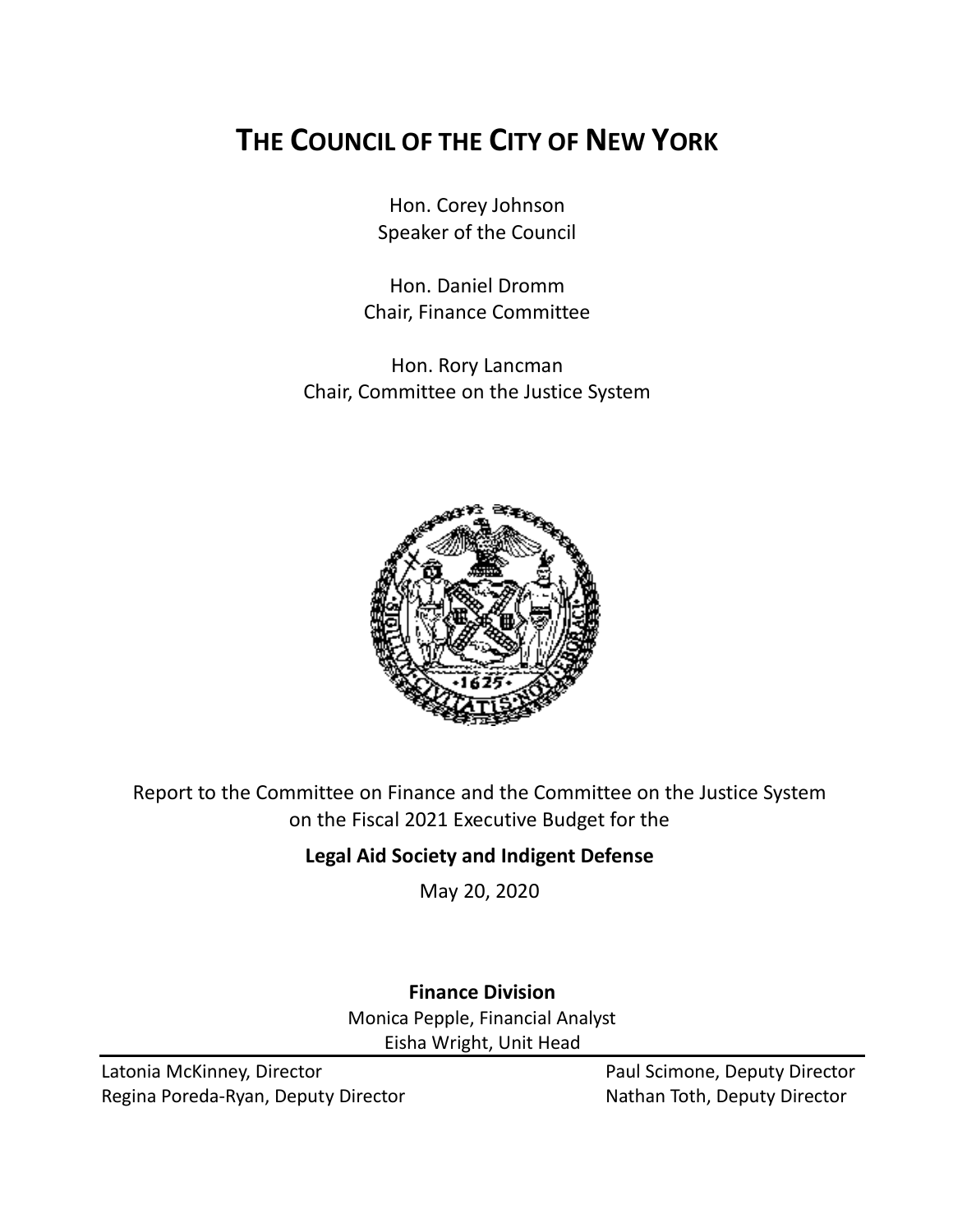## **Legal Aid Society and Indigent Defense Justice Budget Overview**

This report presents a review of the Legal Aid Society (LAS) and Indigent Defense providers' (providers) Fiscal 2021 Executive Budget. The section below presents an overview of the providers' budget, followed by a review of the significant budget actions introduced in the Fiscal 2021 Executive Budget, how COVID-19 has impacted the operations and budget, as well as major issues related to the providers' budget. For additional information, please refer to the Fiscal 2021 Preliminary Budget Report for LAS and Indigent Defense at: [https://council.nyc.gov/budget/fy2021/.](https://council.nyc.gov/budget/fy2021/)

The table below provides an overview of the providers' Adopted Budget for Fiscal 2020, and planned expenditures for Fiscal 2020 and Fiscal 2021 as proposed in the Executive Financial Plan.

| <b>Indigent Defense Funding Summary</b>               | Adopted     | <b>Executive Plan</b> |             | *Difference        |
|-------------------------------------------------------|-------------|-----------------------|-------------|--------------------|
| <b>Dollars in Thousands</b>                           | <b>FY20</b> | <b>FY20</b>           | <b>FY21</b> | 2020-2021          |
| 18-B Assigned Counsel Program (City)                  | \$11,654    | \$11,654              | \$10,598    | ( \$1,056)         |
| 18-B Assigned Counsel Program (State)                 | 39,751      | 39,751                | 39,751      | 0                  |
| <b>Total 18-B Assigned Counsel Program - Subtotal</b> | \$51,405    | \$51,405              | \$50,349    | (\$1,056)          |
| Legal Aid Society - Trial                             | \$93,246    | \$93,246              | \$93,246    | \$0                |
| Legal Aid Society - Appellate                         | 9,481       | 9,481                 | 9,481       | 0                  |
| Legal Aid Society - Conflict                          | 5,643       | 5,643                 | 5,643       | $\mathsf 0$        |
| <b>Legal Aid Society - Subtotal</b>                   | \$108,370   | \$108,370             | \$108,370   | \$0                |
| <b>NY County Defenders</b>                            | \$9,066     | \$9,066               | \$9,066     | \$0                |
| <b>Bronx Defenders</b>                                | 13,878      | 13,878                | 13,878      | $\pmb{0}$          |
| Brooklyn Defender Services                            | 18,775      | 18,775                | 18,775      | $\mathbf 0$        |
| Neighborhood Defender Services                        | 4,936       | 4,936                 | 4,936       | $\mathbf 0$        |
| Queens Law Associates                                 | 11,448      | 11,448                | 11,448      | 0                  |
| <b>Alternative Providers - Trial Level Subtotal</b>   | \$58,102    | \$58,102              | \$58,102    | \$0                |
| Non-Homicides New Contracts                           | \$7,800     | \$7,800               | \$7,800     | \$0                |
| Indigent Defense - Homicides New Contracts            | 9,999       | 19,999                | 19,999      | 0                  |
| <b>New Contracts - Subtotal</b>                       | \$27,799    | \$27,799              | \$27,799    | \$0                |
| <b>Appellate Advocates</b>                            | \$5,448     | \$5,448               | \$5,448     | $\overline{\xi_0}$ |
| Center for Appellate Litigation                       | 5,505       | 5,505                 | 5,505       | 0                  |
| Office of the Appellate Defender                      | 2,079       | 2,079                 | 2,079       | 0                  |
| Alternative Providers - Appellate Level Subtotal      | \$13,031    | \$13,031              | \$13,031    | \$0                |
| <b>Bronx Defenders</b>                                | \$7,251     | \$7,251               | \$7,251     | 0                  |
| Brooklyn Defender Services                            | 7,606       | 7,606                 | 7,606       | 0                  |
| Center for Family Representation                      | 5,952       | 5,952                 | 5,952       | 0                  |
| Neighborhood Defender Services - CA Harlem            | 2,574       | 2,574                 | 2,574       | (0)                |
| Article 10 Increase                                   | 8,740       | 8,740                 | 0           | (8, 740)           |
| <b>Family Court Providers - Subtotal</b>              | \$32,123    | \$32,123              | \$23,383    | (8,740)            |
| <b>Indigent Defense Contract Total:</b>               | \$290,831   | \$290,831             | \$281,036   | ( \$9,796)         |
| Indigent Legal Services (ILS) State Funding           | \$0         | \$36,349              | \$0         | \$0                |
| Indigent Defense Providers' Salary Adjustment         | 0           | 3,690                 | 3,690       | 3,690              |
| Criminal Justice Reform Implementation                | 0           | 9,518                 | 9,375       | 9,375              |
| <b>State Regional Immigration Centers</b>             | 0           | 55                    | 0           | 0                  |
| <b>Indirect Cost Rate</b>                             | $\Omega$    | 824                   | 1,319       | 1,319              |
| Wage and Cost of Living Adjustment                    | 14,419      | 14,419                | 14,419      | 0                  |
| Service Provider Wage Adjustment                      | 61          | 61                    | 61          | 0                  |
| Miscellaneous                                         | 3,196       | 3,196                 | 3,196       | 0                  |
| <b>Other Subtotal:</b>                                | \$17,676    | \$68,112              | \$32,060    | \$14,384           |
| <b>Grand Total:</b>                                   | \$308,507   | \$358,943             | \$313,095   | \$4,588            |
| Funding source                                        |             |                       |             |                    |
| City                                                  | \$249,409   | \$263,495             | \$267,082   | \$17,673           |
| <b>State</b>                                          | 54,243      | 90,592                | 44,442      | (9,801)            |
| Federal                                               | 4,855       | 4,855                 | 1,572       | (3, 284)           |
| <b>TOTAL</b>                                          | 308,507     | \$358,943             | \$313,095   | \$4,588            |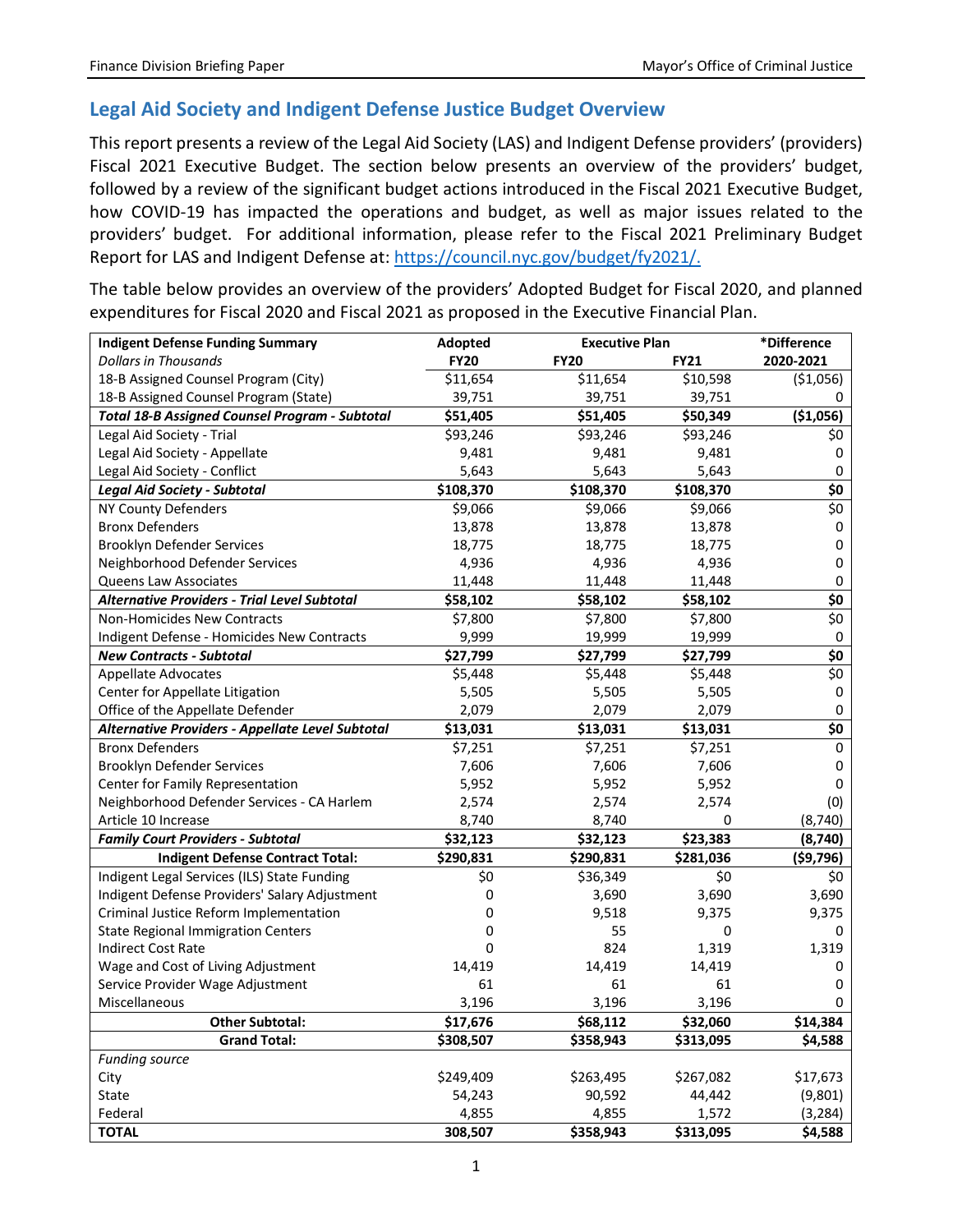### **LAS and Indigent Defense Providers' Budget Changes**

- The Fiscal 2021 Executive Budget is unchanged from the Preliminary Budget. The Budget for indigent defense totals \$313.1 million, \$4.6 million, or 1.5 percent, more than the Fiscal 2020 Adopted Budget of \$308.5 million. The current budget for the indigent defense contracts totals \$358.9 million, an increase of \$50.4 million, or 15 percent, when compared to the Fiscal 2020 Adopted Budget of \$308.5 million. The below budget actions reconcile the Indigent Defense Budget to its current Fiscal 2020 Budget of \$358.9 million.
	- $\circ$  Budget actions in the November 2019 Financial Plan increased the Fiscal 2020 budget by \$14 million which included \$9.5 million in funding for criminal justice reform and \$3.7 million for pay parity.
	- $\circ$  Several actions in the Executive Budget result in a net increase of approximately \$35.9 million due to the recognition of \$36.3 million in State Indigent Legal Services (ILS) funding, offset by a decrease of \$495,765 in direct-cost rate funding.

#### **Changes by Funding Source**

• City tax-levy funding increases indigent defense by \$14 million in Fiscal 2020 and \$17.7 million in Fiscal 2021 as compared to the Fiscal 2020 Adopted Budget. State funding increases the current Fiscal 2020 budget by \$36.3 million; however, these funds decrease by \$13 million in Fiscal 2021 because State and federal funding is typically recognized on a one-year basis during the course of each fiscal year.

#### **COVID-19**

The onset of the COVID-19 pandemic in March 2020 led to a PAUSE order for New York State, with emergency Executive Orders leading to citywide shutdowns of nonessential businesses and services as part of a concerted public health response. In the following weeks, the Governor signed several Executive Orders impacting the operations of Courts and the work of the indigent defense providers. As of March 22, 2020, virtual court operations began for New York City's Family Court and Criminal Court, including arraignments, and New York City Civil Court started hearing essential or emergency applications. The New York State Unified Court System, which includes the Supreme Civil and Criminal Courts, Family and Surrogate Courts, as well as some specialized court parts, are using Skype Business for all virtual court operations. As of April 13, 2020, New York City Civil Court began hearing selected non-essential cases and virtual court operations continue to expand to include non-essential functions. Most recently, preliminary hearings will begin in lieu of convening a Grand Jury in felony cases where someone would be held in custody. Notably, this is the first time that New York City will hold preliminary hearings.

The providers have shifted operations and programming due to COVID-19. These programmatic changes have mostly occurred within the providers' existing resources, but the providers have accrued additional costs related to COVID-19. Below are updates as a result of the pandemic.

#### **Impacts on Personnel and Budget**

The staff of the providers are currently working from home for the duration of the Governor's Executive Order for all non-essential staff to work remotely. As discussed above, Court functions in all five boroughs have transitioned to remote operations. As such, the providers have equipped their attorneys with Skype Business to allow representation of clients in virtual court rooms. Additionally, as the virtual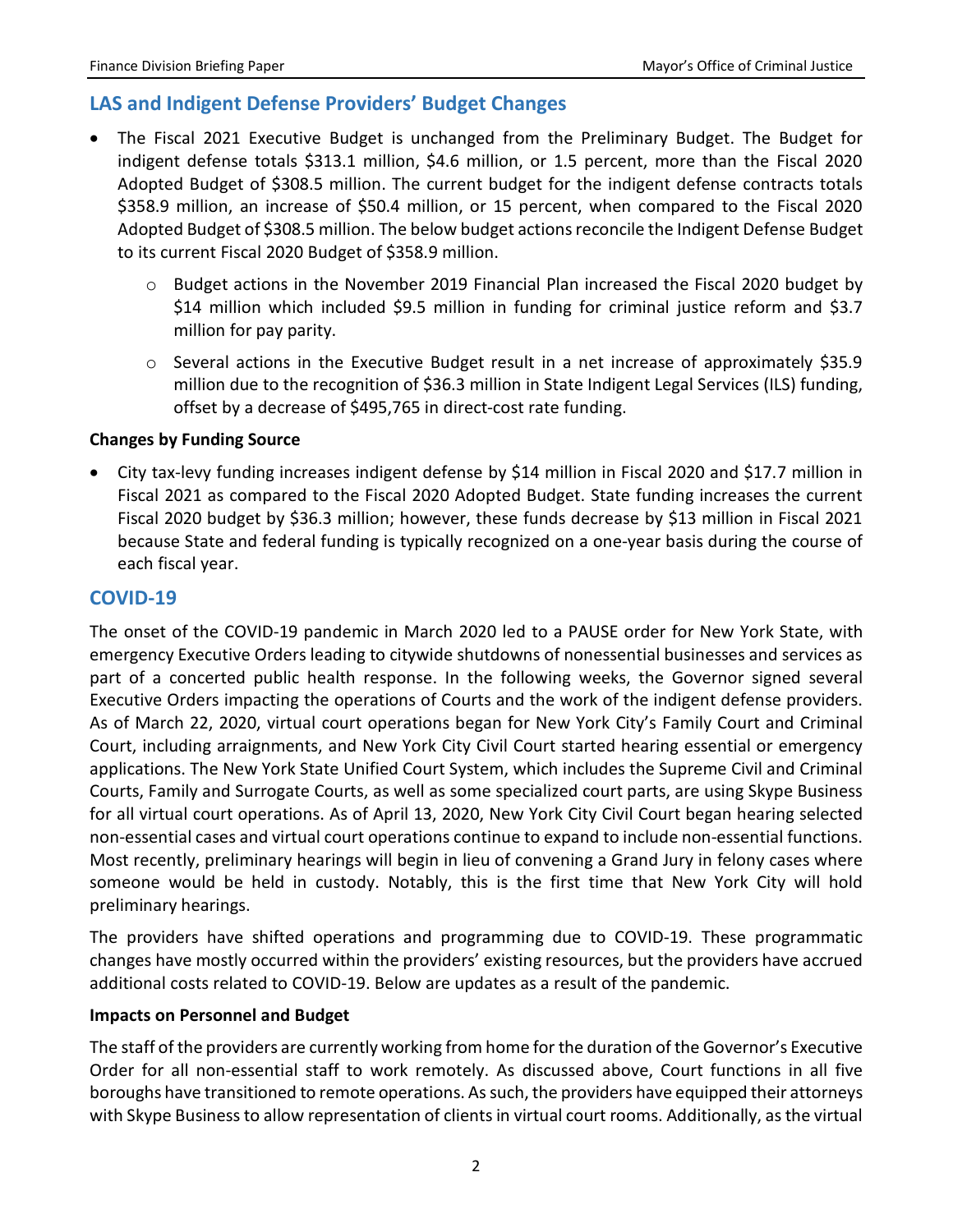capacity of the Courts continues to expand, providers are supplying staff with printers, toner, and other supplies to support remote work. As of May 14, 2020, The Legal Aid Society has spent a total of \$886,140 on COVID-19 related expenses, Center for Family Representation has spent \$66,745, the New York County Defenders has spent \$11,404, and Bronx Defenders has spent \$983,570. As shown in the graphic below, the majority has been spent on technology and equipment necessary for attorneys and staff to work from home.





#### **Impacts on Operations and Programming**

- **Releases from City Jails and State Department of Corrections and Community Supervision (DOCCS).** Due to the COVID-19 pandemic, the City and State took action to release as many people as possible from City Jails and State facilities. In collaboration with the Mayor's Office of Criminal Justice (MOCJ), the Department of Correction (DOC), the indigent defense providers, the District Attorneys, and State DOCCS, the City has released over 2,650 people from DOC custody. According to The Legal Aid Society, workload within the legal departments and special litigation units has increased with filing of writs of habeas corpus, appeals, and bail applications. The providers have negotiated cases that have resulted in the release as many clients as possible from incarceration. As of mid-March, DOC has provided individuals who are incarcerated with tablets and indigent defense attorneys have the ability to video conference with clients being held in custody.
- **Legal Aid's Prisoners' Rights Project (PRP).** The Council funds PRP at \$1 million in Fiscal 2020. The program has seen an increase in calls and emails as compared to the same reporting period this time last year. Legal Aid has reported that PRP is fielding close to 1000 emails and 55 calls a day as concerns about health and safety related to COVID-19 increase among those who are incarcerated.
- **Supportive Services.** Provider testimony given at the Council's Disparate Impacts of COVID-19 hearing highlighted the historical disinvestments in communities of color that have resulted in health disparities and COVID-19 comorbidities, coupled with higher rates of incarceration. Since the providers have connections with their clients they are assisting with supportive services in expansion of their defense work. Re-Entry individuals are eligible for public benefits and providers are working to collaborate with social work staff to connect individuals to services including economic and benefits support, housing resources, personal protective equipment, and address issues of food insecurity, mental health, and substance use among others. The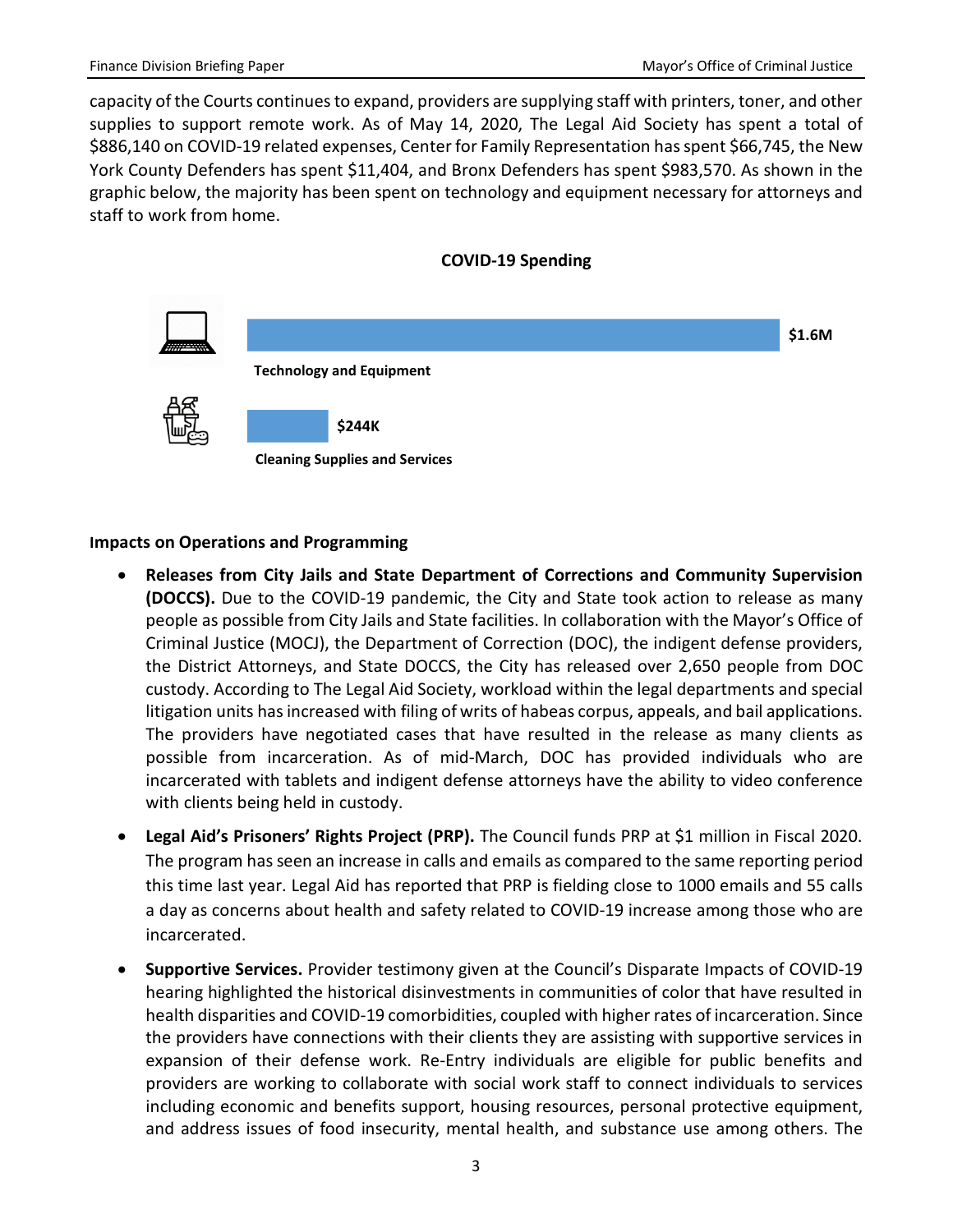Center for Family Representation has spent \$12,500 on pre-paid smartphones for clients to remain in contact with their attorney, and social workers. Furthermore, the providers are working to supply clients with masks and personal protective equipment. Providers, such as the Bronx Defenders, are working within their communities to accept donations of clothing, MetroCards, and other necessary items to support the success of individuals returning to their communities, and Legal Aid's Community Justice Unit has pivoted to providing virtual Know Your Rights workshops to community members with specific legal questions and issues.

- **Case Intake.** According to NYPD data, arrests are down since March 12th to May 7th when compared to the same time period as last year. For example, misdemeanor arrests have decreased 52 percent. As a result of the decrease in arrests, new case intake has decreased substantially, especially for low-level arrests. However, due to the State's PAUSE and halt on trials, pending case loads are growing until such time when they can move forward in Court. Additionally, providers, such as the Bronx Defenders, have noted that although arrests decreased when the pandemic first started, the organizations are concerned that arrests are increasing back to levels seen before the pandemic.
- **Change in Processes.** Although the impact of COVID-19 is devastatingly negative, the indigent defense providers are hopeful that some criminal justice practices will change moving forward as a result of the pandemic. For example, if virtual court capabilities are continued in some capacity, it could decrease an individuals' barriers, such as work or transportation, to attending court appearances. Furthermore, in the City's efforts to release as many people as safely possible from incarceration, the City may continue to invest in diversion programs and alternatives to incarceration. The City should consider long-term investments to support these capabilities moving forward.

#### **Budget Issues**

The following section provides issues and concerns as it pertains to the Indigent Defense budget. The following budget risks were identified as part of the Fiscal 2021 Preliminary Budget, or as a result of COVID-19, that have not been addressed in the Executive Budget.

- **COVID-19 Related Costs.** Although the providers' contracts are not at risk of being cut due to the COVID-19 pandemic, the providers have spent money out-of-pocket to provide staff with necessary equipment to work from home and will continue to do so as the pandemic continues. It is expected that the City will reimburse these expenses, however, this is not reflected in the Executive Plan.
- **\$3.7 million for Pay Parity Across MOCJ Contracts.** The Fiscal 2020 Adopted Budget included \$3.7 million to support pay parity for lawyers with less than five years of experience working on MOCJ's baselined contracts. This adjustment will impact a total of 399 attorneys. Although the funding is budgeted, OMB has not approved the plans yet, and as such MOCJ has not yet amended the providers' contracts to reflect the salary adjustments. Additionally, the adjustments only cover attorneys that are working on MOCJ's baselined contracts; attorneys with zero to four years of experience working on State and City Council discretionary contracts are not included in these adjustments, which is a priority across all of the providers. Some Offices have provided the adjustments upfront, putting a strain on their budgets. Additionally, the providers are concerned that the phase two analysis the Administration committed as part of the Fiscal 2020 Adopted Budget will no longer occur due to the City's fiscal crisis due to